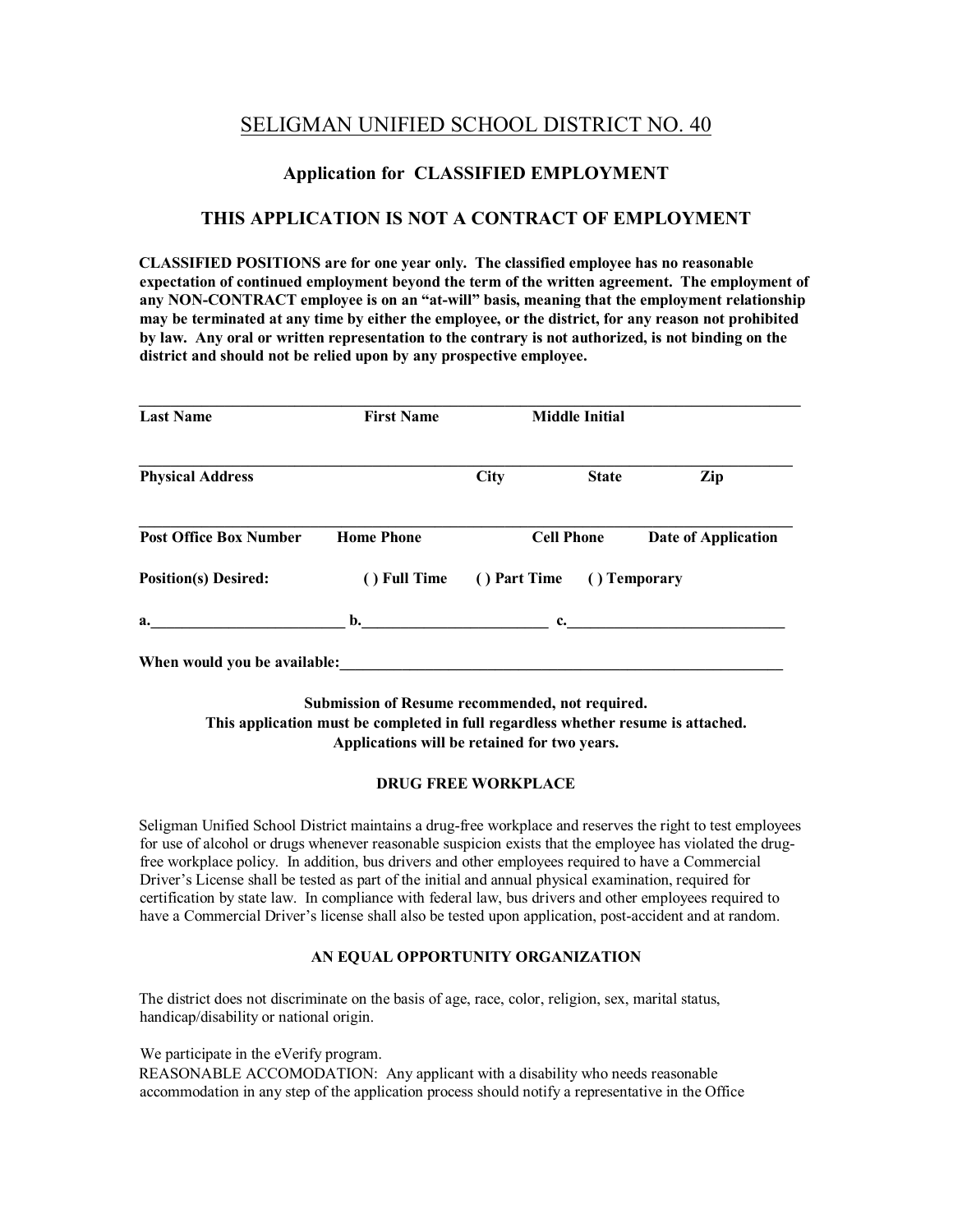# **PERSONAL DATA (Please type or print)**

| 1. Name $\qquad \qquad$                            |                                                                                                                                                                                                                               |
|----------------------------------------------------|-------------------------------------------------------------------------------------------------------------------------------------------------------------------------------------------------------------------------------|
|                                                    |                                                                                                                                                                                                                               |
| 3. Previous Mailing Address                        | <u> 1989 - Johann John Stein, marwolaethau (b. 1989)</u>                                                                                                                                                                      |
|                                                    | 4. Do you have a driver's license? No Yes License No.                                                                                                                                                                         |
| State issued in                                    |                                                                                                                                                                                                                               |
|                                                    | 5. Do you have a Commercial Driver's license? No Yes License No.                                                                                                                                                              |
| <b>EDUCATIONAL BACKGROUND</b>                      |                                                                                                                                                                                                                               |
|                                                    | High School: Camerander Contract Contract Contract Contract Contract Contract Contract Contract Contract Contract Contract Contract Contract Contract Contract Contract Contract Contract Contract Contract Contract Contract |
|                                                    |                                                                                                                                                                                                                               |
|                                                    |                                                                                                                                                                                                                               |
| <b>WORK EXPERIENCE</b><br><b>Present Position:</b> |                                                                                                                                                                                                                               |
|                                                    |                                                                                                                                                                                                                               |
|                                                    |                                                                                                                                                                                                                               |
|                                                    |                                                                                                                                                                                                                               |
|                                                    |                                                                                                                                                                                                                               |
|                                                    |                                                                                                                                                                                                                               |
|                                                    |                                                                                                                                                                                                                               |
| Phone                                              | $\begin{tabular}{c} \hline \textbf{Title} & \textbf{if the} \\ \hline \end{tabular}$                                                                                                                                          |
|                                                    |                                                                                                                                                                                                                               |

List in consecutive order, beginning with the most recent, your previous employment experience.

| Dates                               | Position | Location | Supervisor Name/Title | Phone No. |  |
|-------------------------------------|----------|----------|-----------------------|-----------|--|
| To:<br>From:<br>Reason for Leaving: |          |          |                       |           |  |
| To:<br>From:<br>Reason for Leaving: |          |          |                       |           |  |